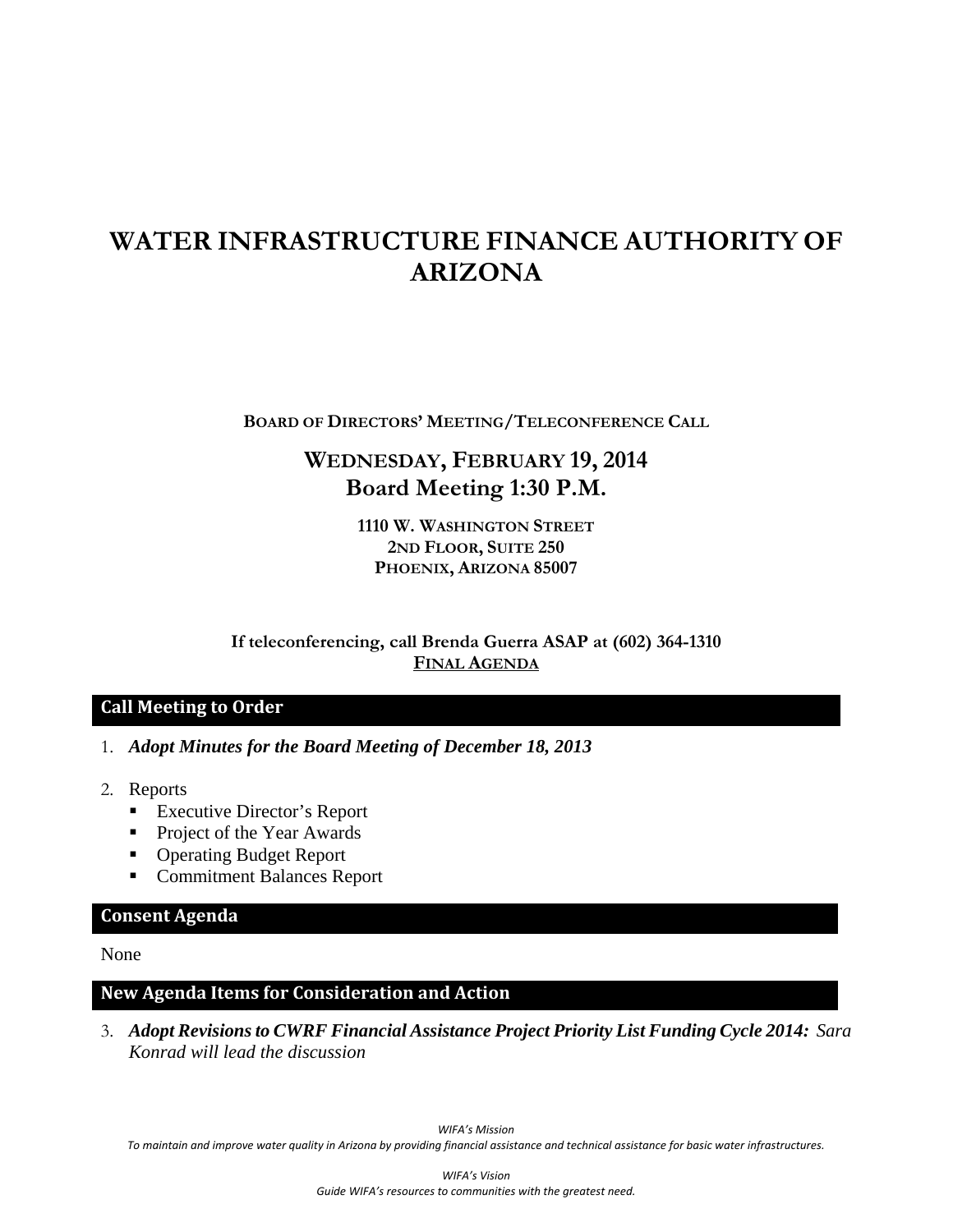CW PPL:

Add City of Douglas CW  $010 - 2014$ 

CW FR: No changes

4. *Adopt Revisions to DWRF Financial Assistance Project Priority List Funding Cycle 2014: Sara Konrad will lead the discussion*

DW PPL:

- Add Diamond Valley Water District DW 026 2014
- Change Apache Junction Water Utilities Community Facilities District DW 021 2014 - Amount requested decreased.

DW FR:

- Add Holiday Water Company DW 017 2014
- Diamond Valley Water District DW 026 2014
- Apache Junction Water Utilties Community Facilities District DW 021 2014
- 5. **Review, Discuss & Possible Action:** Approve Loan Resolution 2014-005 and Due Diligence Summary DW 024-2014 – City of Globe – DWRF – \$5,500,000 *– Sara Konrad will lead the discussion*
- 6. **Review, Discuss & Possible Action:** Approve Loan Resolution 2014-006 and Due Diligence Summary DW 017-2014 – Holiday Water Company – DWRF – \$225,000 – *Sara Konrad will lead the discussion*
- 7. **Review, Discuss & Possible Action:** Approve Loan Resolution Addendum A2014-007 Town of Buckeye – Request to extend loan resolution – *Sara Konrad will lead the discussion*
- 8. **Adopt/Modify/Terminate Operating Policies and Procedures:** Modify Operations Management and Outreach Policy *– Sara Konrad will lead the discussion*

### **Update, Discussion or Presentation**

- 9. New Business/Issues:
	- Scheduling conflict for board meeting on April 16, 2014 Proposed dates for April WIFA board meeting are as follows:
		- o Wednesday, April 23, 2014
		- o Wednesday, April 30, 2014
- 10. Old Business/Issues

#### **Meeting Conclusion & Adjournment**

To maintain and improve water quality in Arizona by providing financial assistance and technical assistance for basic water infrastructures.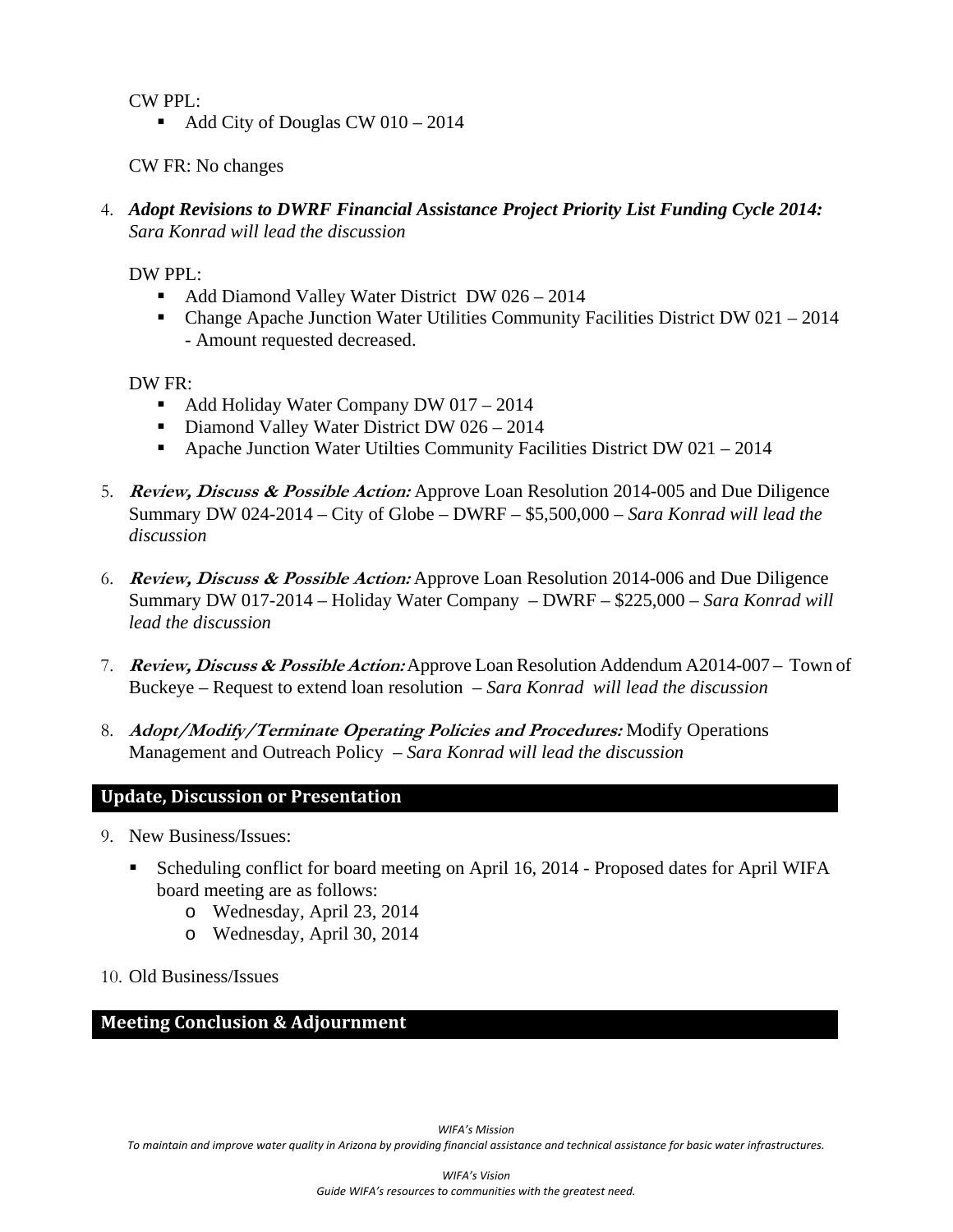## **Arizona's Clean Water Revolving Fund 2014 Funding Cycle - Priority List for Clean Water Revolving Fund February 2014**

|            |                                                                    |            |          |                                                                                                          |               | <b>Amount</b>                               |         |
|------------|--------------------------------------------------------------------|------------|----------|----------------------------------------------------------------------------------------------------------|---------------|---------------------------------------------|---------|
| <b>PPL</b> |                                                                    |            |          |                                                                                                          | Project       | <b>Requested /</b><br><b>Probable Green</b> |         |
|            | Rank Applicant                                                     | Population | County   | <b>Project Name</b>                                                                                      | <b>Number</b> | <b>Amount</b>                               | Subsidy |
|            | *Pinewood Sanitary District                                        | 6,000      | Coconino | East and West Commercial Sewering and Sewering<br>Northlodge Subdivision and Northernaire<br>Subdivision | 001 2014      | \$3,000,000.00                              | 75%     |
| 2          | *Alhambra DWID                                                     | 100        | Gila     | Sewer Hookup to Globe                                                                                    | 002 2014      | \$440,000.00                                | 75%     |
| 3          | *Tri-city Regional Sanitary District                               | 4,014      | Gila     | <b>Tri-City Regional Sanitary District</b>                                                               | 003 2014      | \$42,931,768.00                             | 80%     |
|            |                                                                    |            |          |                                                                                                          |               | \$3,000,000.00 /                            |         |
|            |                                                                    |            |          |                                                                                                          |               | Categorical                                 |         |
| 4          | ***Show Low, City of                                               | 10,700     | Navajo   | <b>Wastewater Treatment Plant</b>                                                                        | 009 2014      | \$600,000.00                                | 80%     |
|            |                                                                    |            |          |                                                                                                          |               | \$1,302,911.00 /                            |         |
|            |                                                                    |            |          |                                                                                                          |               | Categorical                                 |         |
| 5          | **/***Douglas, City of                                             | 19,772     | Cochise  | Douglas WWTP Solar Power Generation System                                                               | 010 2014      | \$1,302,911.00                              | 80%     |
|            |                                                                    |            |          |                                                                                                          |               | \$1,600,000.00 /                            |         |
|            |                                                                    |            |          |                                                                                                          |               | Categorical                                 |         |
| 6          | **Bisbee, City of                                                  | 5,575      | Cochise  | San Jose WWTP Solar Addition                                                                             | 004 2014      | \$1,600,000.00                              | 80%     |
| 7          | San Luis, City of                                                  | 25,505     | Yuma     | Juan Sanchez, 7th Ave Lift Station                                                                       | 005 2014      | \$3,000,000.00                              | 80%     |
| 8          | Gila Bend, Town of                                                 | 1,980      | Maricopa | <b>Wastewater Treatment Plant</b>                                                                        | 007 2014      | \$4,609,500.00                              | 85%     |
| 9          | <b>Tapadero Domestic Wastewater</b><br><b>Improvement District</b> | 30         | Yavapai  | Tapadero DWWID 2013                                                                                      | 006 2014      | \$195,000.00                                | 85%     |

**Total:**

**\$60,079,179.00** 

\* Eligible for disadvantaged community designation

\*\* New project on PPL

\*\*\* Eligible for Green Project Reserve

\*\*\*\* Board approved; subsidy locked in at time of board resolution

Note: At the time of Board approval (June 2013), the City of Bisbee was eligible for disadvantaged community designation (6th out of 13, with a local fiscal capacity score of 70).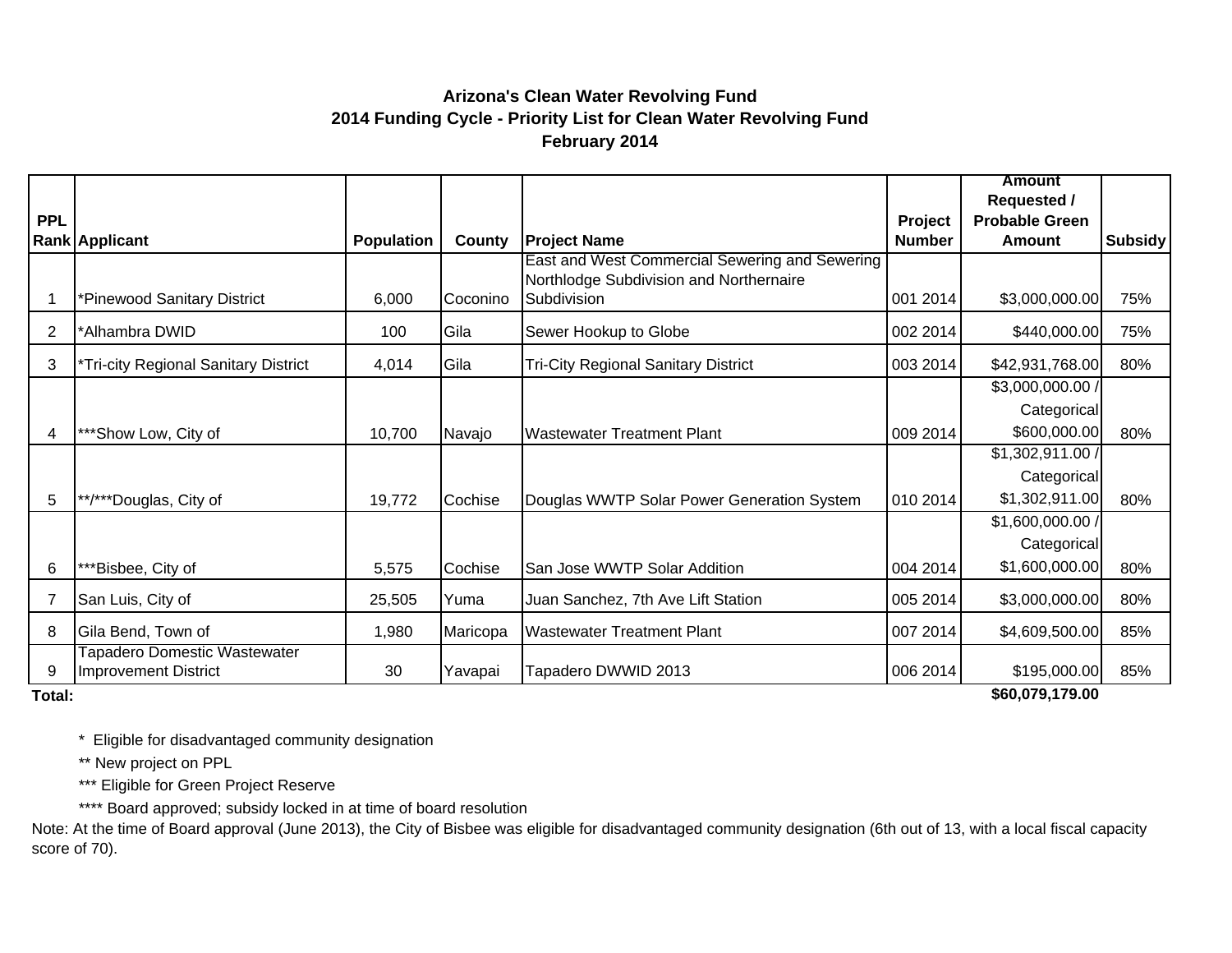#### **Arizona's Clean Water Revolving Fund 2014 Funding Cycle - Fundable Range February 2014**

| <b>Fundable</b> |            |                                   |                   |               |                                                                             |                |                  |                |
|-----------------|------------|-----------------------------------|-------------------|---------------|-----------------------------------------------------------------------------|----------------|------------------|----------------|
| Range           | <b>PPL</b> |                                   |                   |               |                                                                             | <b>Project</b> | <b>Amount</b>    |                |
| Rank            |            | <b>Rank Applicant</b>             | <b>Population</b> |               | <b>County Project Title</b>                                                 | <b>Number</b>  | <b>Requested</b> | <b>Subsidy</b> |
|                 |            | <b>IAlhambra DWID</b>             |                   | 100 Gila      | Sewer Hookup to Globe                                                       | 002 2014       | \$440,000.00     | 75%            |
|                 |            |                                   |                   |               |                                                                             |                |                  |                |
|                 |            |                                   |                   |               | <b>East and West Commercial Sewering and Sewering</b>                       |                |                  |                |
|                 |            | <b>Pinewood Sanitary District</b> |                   |               | 6,000 Coconino Northlodge Subdivision and Northernaire Subdivision 001 2014 |                | \$3,000,000.00   | 75%            |
|                 |            | Bisbee, City of                   |                   | 5,575 Cochise | San Jose WWTP Solar Addition                                                | 004 2014       | \$1,600,000.00   | 80%            |

**Total:**

**\$5,040,000.00**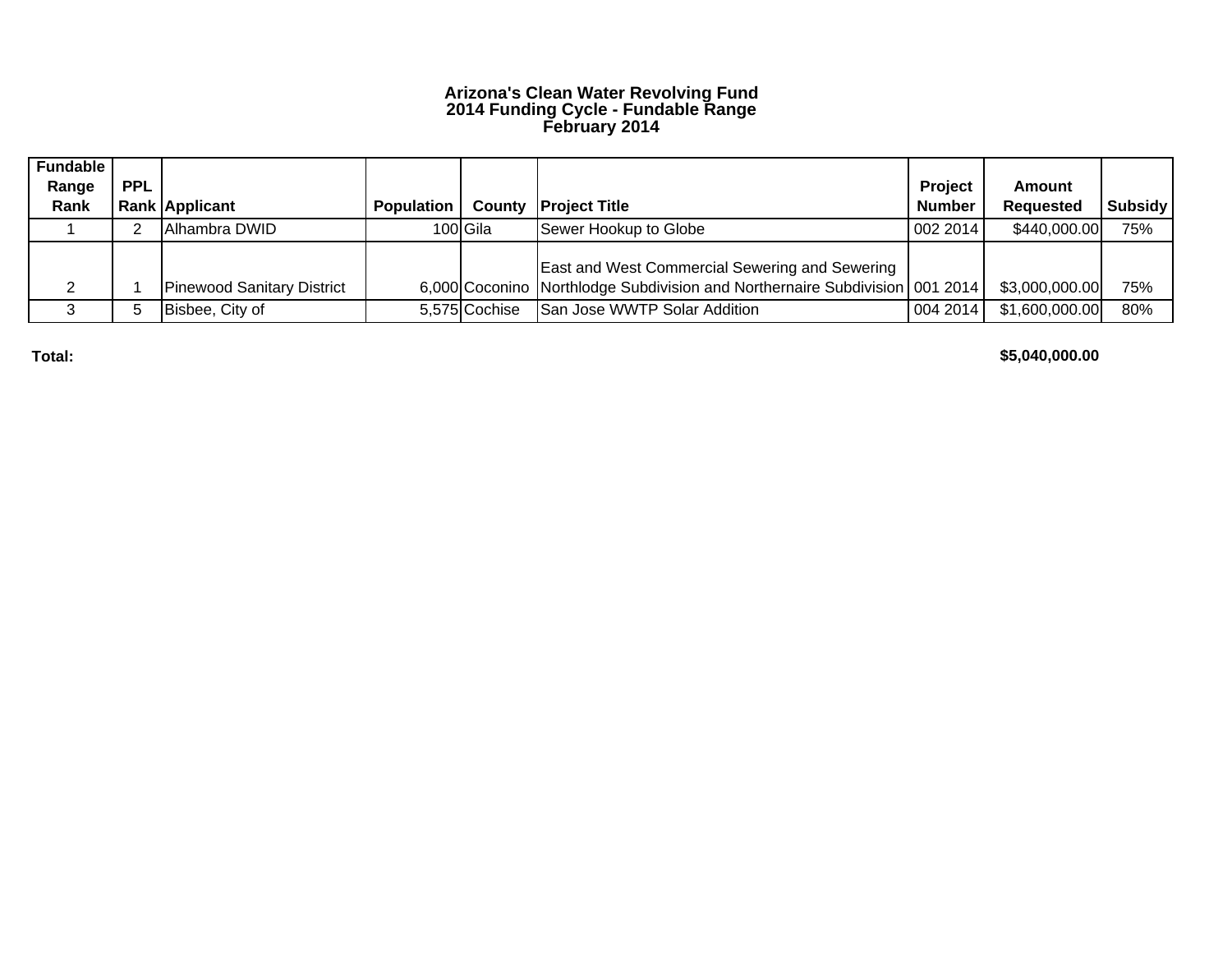#### **Arizona's Drinking Water Revolving Fund 2014 Funding Cycle - Priority List for Drinking Water Revolving Fund February 2014**

|                |                                            |                   |                |                                                                            |               | <b>Amount</b>                                     |                |
|----------------|--------------------------------------------|-------------------|----------------|----------------------------------------------------------------------------|---------------|---------------------------------------------------|----------------|
|                |                                            |                   |                |                                                                            |               | <b>Requested /</b>                                |                |
| <b>PPL</b>     |                                            |                   |                |                                                                            | Project       | <b>Probable Green</b>                             |                |
|                | <b>Rank Applicant</b>                      | <b>Population</b> | County         | <b>Project Name</b>                                                        | <b>Number</b> | <b>Amount</b>                                     | <b>Subsidy</b> |
| -1             | *Cienega Water Company                     |                   | 140 La Paz     | Fluoride Treatment and System Upgrades                                     | 003 2014      | \$50,000.00                                       | 70%            |
| $\overline{2}$ | *Holiday Water Company                     |                   | 550 Cochise    | Water System Upgrades - Well, Storage &<br><b>Distribution</b>             | 017 2014      | \$225,000.00                                      | 75%            |
| 3              | *Monte Vista Water Company                 |                   | 85 Cochise     | Arsenic Removal System                                                     | 019 2014      | \$40,000.00                                       | 80%            |
| 4              | *Humboldt Water System                     |                   | 690 Yavapai    | <b>Water Treatment Facility</b>                                            | 010 2014      | \$300,000.00                                      | 80%            |
| 5              | <b>Truxton Canyon Water Company</b>        |                   | 2,136 Mohave   | Arsenic Treatment, Transmission<br>Replacement, & Well Electric Changeover | 008 2014      | \$1,819,208.00                                    | 80%            |
| 6              | */***Globe, City of                        | 7,495 Gila        |                | Water Distribution System Improvements                                     | 024 2014      | \$5,500,000.00 /<br>Categorical<br>\$600,000.00   | 75%            |
| $\overline{7}$ | *Clear Springs Utility Company             |                   | 1,180 Cochise  | Clear Springs Utility Consolidation &<br>Upgrades                          | 004 2014      | \$511,000.00                                      | 70%            |
| 8              | */***/****Somerton, City of                | 14,287 Yuma       |                | Water Meter/MXU Retrofit                                                   | 014 2014      | \$912,000.00 /<br>Categorical<br>\$912,000.00     | 80%            |
| 9              | ***/****Oro Valley, Town of                | 42,694 Pima       |                | Advanced Metering Infrastructure & Meter<br>Replacement Program            | 022 2014      | \$5,000,000.00 /<br>Categorical<br>\$5,000,000.00 | 85%            |
| 10             | *Sandario Water Company                    |                   | 1,000 Pima     | Capital Improvements (Storage & Electrical)                                | 005 2014      | \$633,450.00                                      | 75%            |
| 11             | Yarnell Water Improvement Association      |                   | 1,700 Yavapai  | <b>Emergency Repairs due to Yarnell Wildfire</b>                           | 020 2014      | \$1,200,000.00                                    | 75%            |
| 12             | *Granite Mountain Water Company            |                   | 308 Yavapai    | Well #5 Replacement & Tank #3 Addition                                     | 016 2014      | \$196,032.40                                      | 75%            |
| 13             | Sunrise Water Company                      |                   | 4,350 Maricopa | Arsenic Treatment, Booster Pumps & Storage<br>Tank                         | 013 2014      | \$755,000.00                                      | 80%            |
| 14             | <b>**/***Diamond Valley Water District</b> |                   | 2,800 Yavapai  | Diamond Valley Water District System<br><b>Replacement Project</b>         | 026 2014      | \$7,000,000.00 /<br>Categorical<br>\$300,000.00   | 75%            |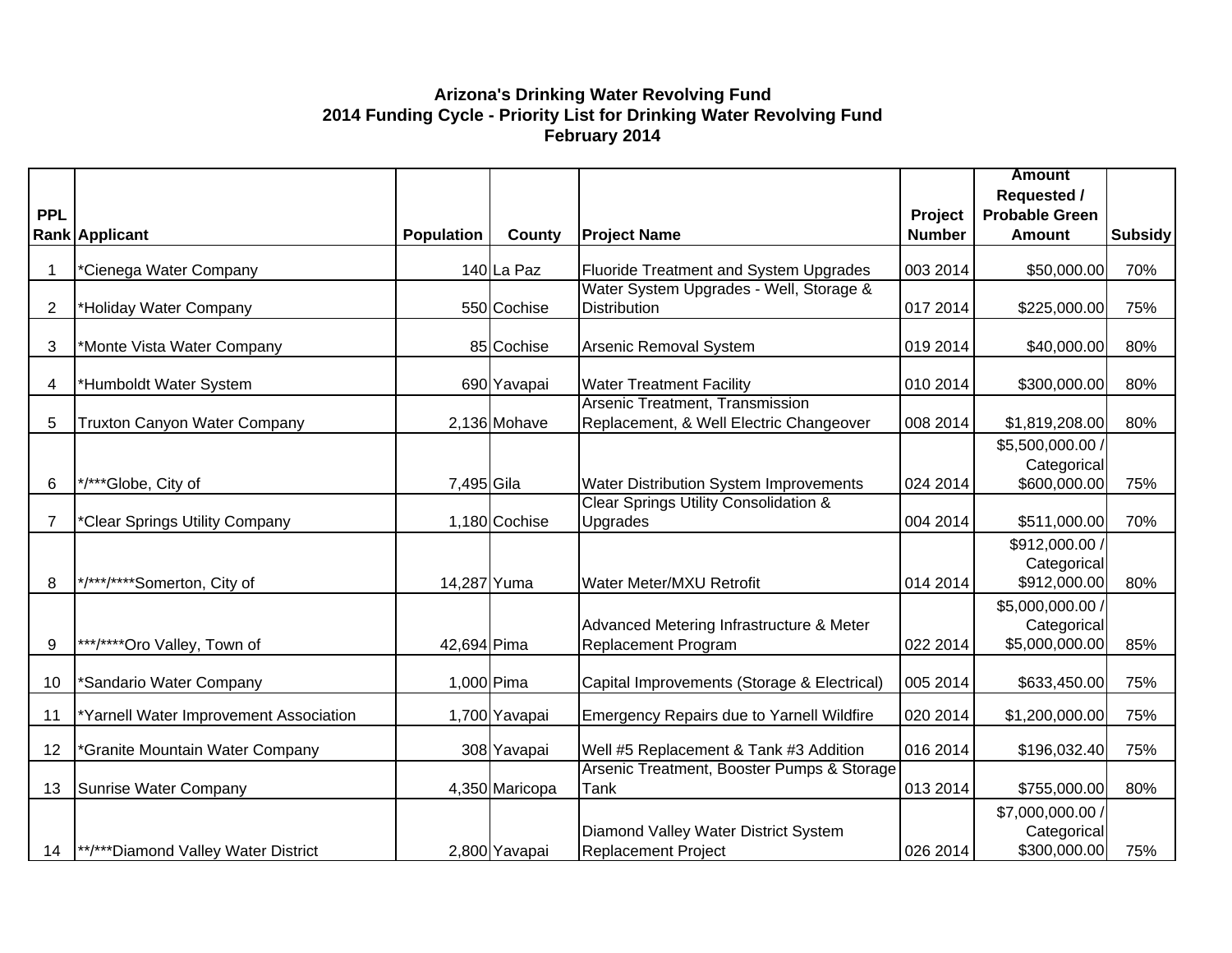|            |                                                                         |                   |                   |                                                                   |                | <b>Amount</b>         |                |
|------------|-------------------------------------------------------------------------|-------------------|-------------------|-------------------------------------------------------------------|----------------|-----------------------|----------------|
|            |                                                                         |                   |                   |                                                                   |                | <b>Requested /</b>    |                |
| <b>PPL</b> |                                                                         |                   |                   |                                                                   | <b>Project</b> | <b>Probable Green</b> |                |
|            | <b>Rank Applicant</b>                                                   | <b>Population</b> | County            | <b>Project Name</b>                                               | <b>Number</b>  | Amount                | <b>Subsidy</b> |
| 15         | Montezuma Rimrock Water Company LLC                                     |                   | 450 Yavapai       | Storage Tank Replacement                                          | 012 2014       | \$108,000.00          | 80%            |
| 16         | Appaloosa Water Company                                                 |                   | 630 Yavapai       | <b>Backup Generator</b>                                           | 009 2014       | \$60,000.00           | 80%            |
| 17         | Christopher Creek Haven                                                 |                   | 225 Gila          | Storage Tank Replacement                                          | 023 2014       | \$30,000.00           | 85%            |
| 18         | Clarkdale, Town of                                                      |                   | 4,026 Yavapai     | <b>Water System Security Improvements</b>                         | 001 2014       | \$68,000.00           | 80%            |
| 19         | Empirita Water Company L.L.C.                                           |                   | 70 Cochise        | New Pumps and Motors                                              | 018 2014       | \$25,000.00           | 80%            |
| 20         | ****Payson Water Company, Inc                                           | 1,148 Gila        |                   | Mesa del Caballo Supplemental Water<br><b>Supply Project</b>      | 002 2014       | \$275,000.00          | 80%            |
| 21         | ****Queen Creek, Town of                                                |                   | 32,000 Maricopa   | Acquisition of H2O, Inc Water Utility                             | 011 2014       | \$16,000,000.00       | 85%            |
| 22         | Nogales, City of                                                        |                   | 21,830 Santa Cruz | Water Main Replacement - Crawford Street,<br>McNab to Sonita      | 025 2014       | \$630,000.00          | 80%            |
| 23         | Apache Junction Water Utilities Community<br><b>Facilities District</b> | 13,657 Pinal      |                   | Water Treatment Facility and Water<br><b>Resource Acquisition</b> | 021 2014       | \$11,000,000.00       | 80%            |
| 24         | San Luis, City of                                                       | 25,505 Yuma       |                   | Well Upgrades, Interconnect and Filtration<br>System              | 007 2014       | \$2,800,000.00        | 85%            |
| 25         | Litchfield Park Service Company                                         |                   | 39,000 Maricopa   | <b>LPSCO Recharge Wells</b>                                       | 006 2014       | \$1,755,000.00        | 90%            |

#### **Total:**

**\$56,892,690.40** 

\* Eligible for disadvantaged community designation

\*\* New project on PPL

\*\*\* Eligible for Green Project Reserve

\*\*\*\* Board approved; subsidy locked in at time of board resolution